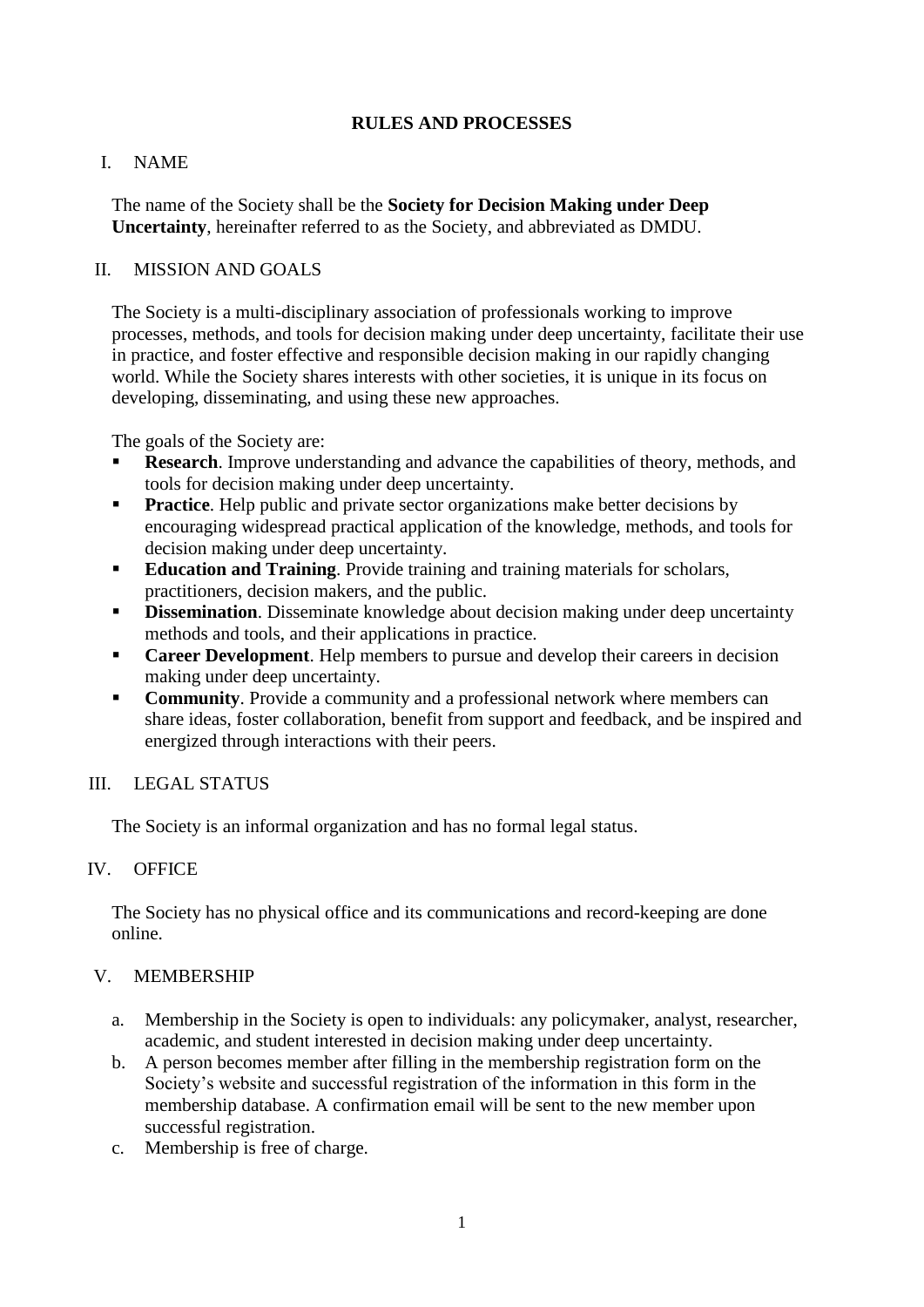- d. A member may resign the Society's membership by sending an email to the Chair Membership. Membership is considered terminated after deletion of the registration information from the membership database. A confirmation email will be sent to the member upon successful deregistration.
- e. Every year a member will receive an email reminder that he or she is a member of the Society and that he or she has the option to terminate the membership if he or she no longer wishes to be a member. At the discretion of the Chair Membership the email reminder can be changed to request to the members to respond when they want to continue their membership.
- f. All members have voting rights.

## VI. LEADERSHIP TEAM

- a. The Leadership Team of the Society is composed of the President, the Vice President, the Chair Membership, the Chair Communications and Outreach, the Chair Funding and Career Development, the Chair Education and Training, the Chair Rules and Processes, the Chair Workshop, the Co-Chair Workshop, and the Administrator.
- b. The Leadership Team shall be elected for a period of two calendar years, or until the next elections have been held and a new Leadership Team assumes duty.
- c. The Leadership Team members can be re-elected one time only, after which they are required to step down for one term before being able to be elected on the Leadership Team again.
- d. The President and Vice President may not be from the same institution.
- e. The Chair Workshop is not an elected position, but appointed by the institution hosting the annual workshop and approved by the Leadership Team. The Chair Workshop shall serve for a term of one year and may not be from the same institution as the Co-Chair Workshop.
- f. The Co-Chair Workshop is not an elected position, but is either previous year or next year's chair, or a suitable member of the Society appointed by the Leadership Team. The Co-Chair Workshop may not be from the same institution as the Chair Workshop.
- g. If a member of the Leadership Team is unable to complete the term, which he or she will notify to the Leadership Team in writing, the President or Vice-President (if the President is the person not able to serve) is, after consultation with the Leadership Team, authorised to appoint a temporary replacement until the next election.
- h. If a member of the Leadership Team is temporarily unable to perform his or her duties the President or Vice-President (if the President is the person not able to perform his or her duties) is, after consultation with the Leadership Team, authorised to appoint a temporary replacement until the original member can return to his or her duties or until the next elections, whichever is earlier.
- i. A member of the Leadership Team may be removed from his or her duties at any time by a two-thirds majority vote of the Leadership Team whenever in their judgement the Society's interests are best served thereby. A temporary replacement will be appointed as per clause VI.h.

## VII. POWERS AND DUTIES OF THE LEADERSHIP TEAM

- a. The elected Leadership Team will assume responsibility for helping the Society to advance its goals and realize its mission.
- b. The responsibilities of the members of the Leadership Team are as follows: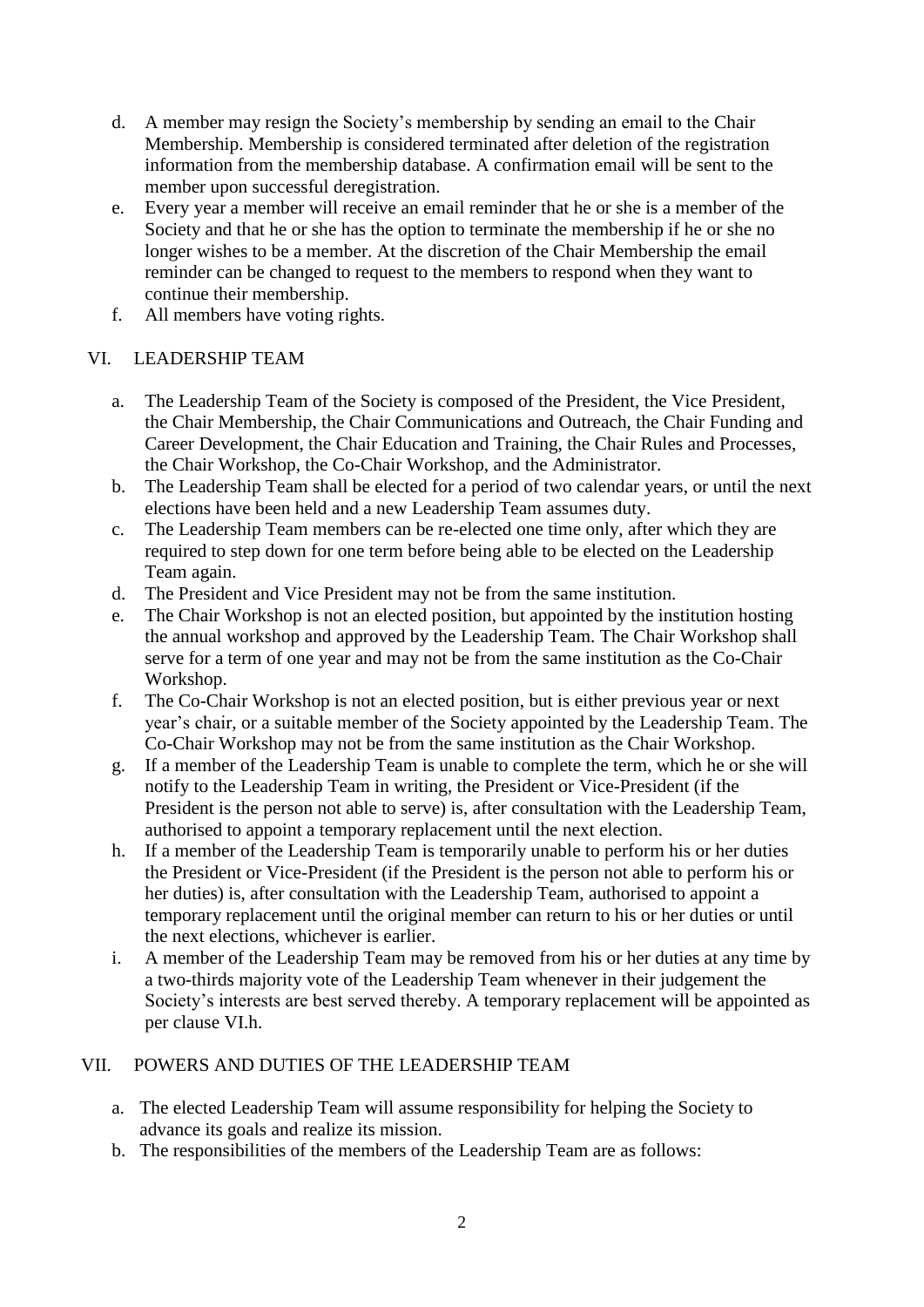- i. The **President** leads, oversees, and coordinates across the Society's numerous functions, monitors and evaluates the Society's progress towards its goals, represents the Society to external audiences and is a key point of contact and engagement.
- ii. The **Vice President** serves in place of the President when necessary, supports the President in executing responsibilities and may take lead responsibility in certain areas, as needed and agreed upon with the President.
- iii. The **Chair Membership** maintains the membership roster, identifies gaps in membership and opportunities for growing the Society strategically.
- iv. The **Chair Communications and Outreach** maintains periodic communication with members and external audiences. With Chair Membership, she or he identifies and develops new modes of engaging with members and external audiences.
- v. The **Chair Funding and Career Development** identifies and shares proposal, grant, employment, and professional development opportunities.
- vi. The **Chair Education and Training** identifies and develops education and training opportunities for the Society's members, particularly for a new generation of decisionmakers and analysts.
- vii. The **Chair Rules and Processes** establishes and documents rules and processes necessary for smooth, transparent, and consistent function year-to-year, and is in charge of the process of amending and changing the rules and processes.
- viii. The **Chair Workshop** is the head of the program committee for the next annual meeting, leads workshop committee and local committee, coordinates workshop dates, call for papers, program structure, funding, and all other aspects of the program.
- ix. The **Co-Chair Workshop** shares responsibility for the workshop with the chair.
- x. The **Administrator** schedules meetings, maintains records of meetings, sets agendas, and shares meeting outcomes with Society members.
- c. Early in their terms, each member of the Leadership Team will present a statement of goals, priorities and milestones for his or her area of responsibility for his or her term.
- d. Each Chair can appoint a Co-Chair in a support role. The Leadership Team has to approve the appointment of a Co-Chair by a plurality vote. Co-Chairs are not formally part of the Leadership Team, but can attend Leadership Team meetings.
- e. Each Chair can form a Committee with members of the Society in support roles. The Chair has to notify the Leadership Team of the Committee and its members. Members in support roles can attend Leadership Team meetings on ad hoc basis when deemed useful and after approval of the President.

# VIII. MEETINGS AND ANNUAL WORKSHOP

- a. The Leadership Team will meet regularly through teleconferencing.
- b. Any member of the Society can propose agenda points for the regular Leadership Team meetings. If a member would like to propose an agenda point, he or she should contact the President and give in writing a brief explanation of the issue to be raised. At the discretion of the President the member may be invited to the meeting to explain his or her issue.
- c. Meeting minutes from the Leadership Team are available for members of the Society upon request to the Administrator.
- d. Committees will meet as and when required.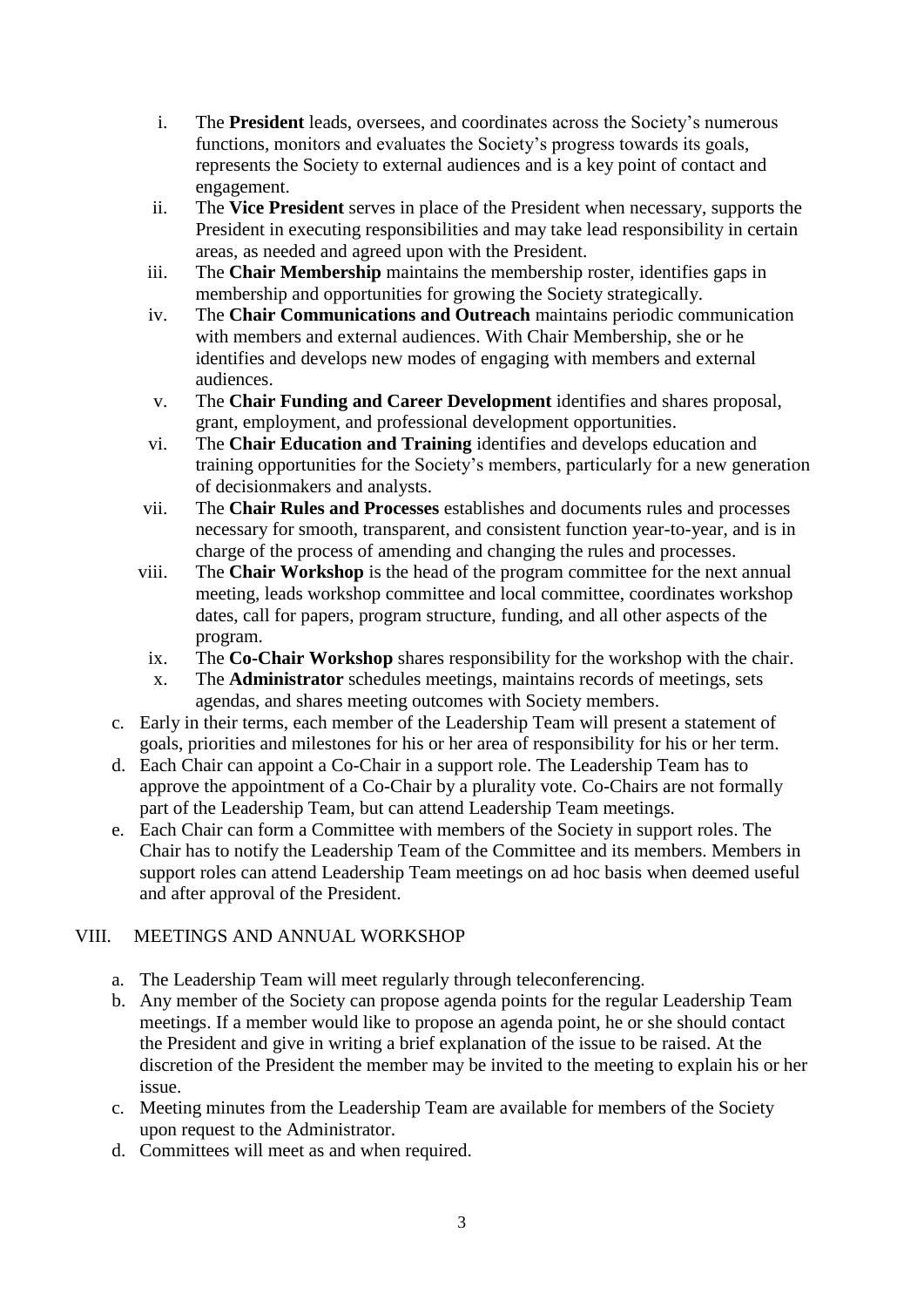- e. An annual members meeting will be organised during the Society's Workshop in which the Leadership Team will update the members on the Society's activities and will answer questions from the members.
- f. The Leadership Team will decide on the next workshop venue. During each workshop, the venue of the next workshop will be announced. The Leadership Team will decide by plurality vote on the next workshop venue in case there are multiple proposed venues.
- g. During the workshop preparations, the Chair and Co-Chair Workshop will consult with the Leadership Team on the workshop plan and schedule at least twice through teleconferencing.

## IX. ELECTIONS

- a. Elections for the positions in the Leadership Team shall be held every two years.
- b. Any member of the Society is eligible for any position in the Leadership Team.
- c. The President will select an Elections Committee consisting of minimum three and maximum five members of the Society who are not running for election at least eight weeks before the Annual Workshop. The President will appoint one member of the Elections Committee as Chair. The Administrator will support the Elections Committee.
- d. At least six weeks before the Annual Workshop the Elections Committee will solicit nominations for the slate of candidates from the membership. Each candidate can apply for maximum two different positions in the Leadership Team. The nominations must be received by the Elections Committee two weeks before the Annual Workshop. Each candidate must submit a brief profile and statement of interest for each position to the Elections Committee. The Elections Committee is responsible to recruit candidates for all positions in the Leadership Team.
- e. The Elections Committee is responsible for verifying the candidates' eligibility. The Chair of the Elections Committee will confirm the acceptance of the nomination with each candidate.
- f. One week before the Annual Workshop the slate of candidates, their profiles and expressions of interested will be distributed to the active members through the mailing list and posted on the Society's website. During the Annual Workshop the candidates will be presented to the members.
- g. Elections will be held using an Internet ballot. The Internet ballot will open latest one week after the Annual Workshop and will remain open for two weeks.
- h. Any active member is entitled to vote for one candidate for each position one time. Each member of the Elections Committee will have access to the database of the Internet ballot. All access and changes to the Internet ballot will be recorded. The Elections Committee will verify each received ballot against the membership roster and ensure fair elections.
- i. A candidate is declared the elected winner if he or she receives the largest number of votes (plurality). In case of a tie, a run-off elections will be conducted with the candidates who tied until a winner can be declared.
- j. In case a candidate is declared elected winner for two different positions, the runner-up with the largest number of votes (plurality) will be declared elected winner. In case of a tie, a run-off elections will be conducted with the candidates who tied until a winner can be declared.
- k. One week after closure of the Internet ballot the election results will be announced.
- l. In case run-off elections will be required, the Elections Committee will decide and announce the time schedule for the run-off elections.